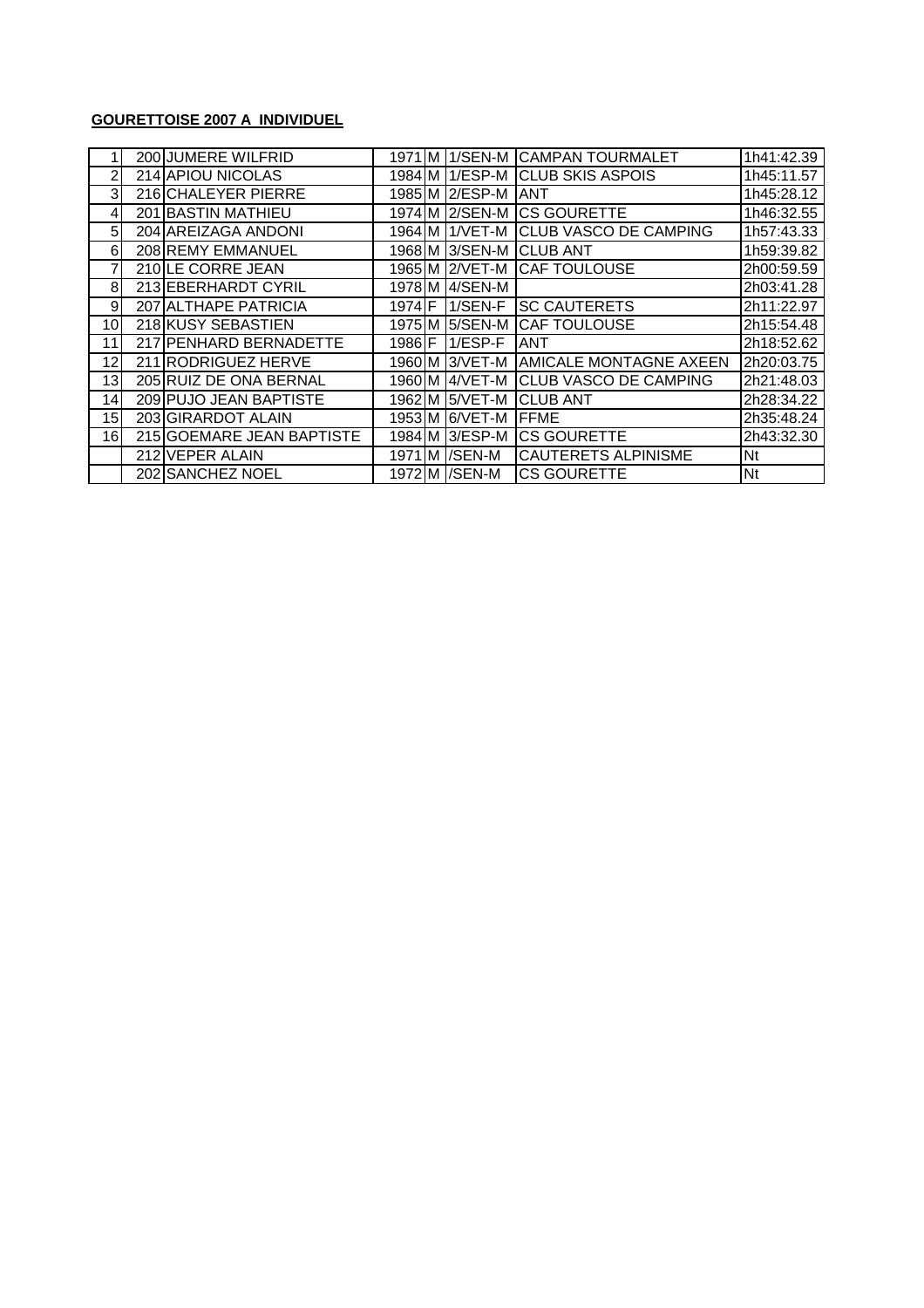### **Ski de montagne GOURETTOISE 2007 EQUIPE A**

| Clt. |                | Dos | Nom - Prénom              | Equipe  | Club                | Tps Tot    |
|------|----------------|-----|---------------------------|---------|---------------------|------------|
|      |                |     |                           |         |                     |            |
|      | 1              | 55  | LAFITTE JEAN DIDIER       | EQUIPE5 | <b>CSEBG</b>        | 2h07:10.09 |
|      |                | 5   | <b>SALVAYRE PHILIPPE</b>  | EQUIPE5 | <b>CSEBG</b>        | 2h07:10.09 |
|      |                |     |                           |         |                     |            |
|      | $\overline{2}$ | 11  | ELISSETCHE RAMUNTXO       | EQUIPE1 | LE MUR OLORON       | 2h10:40.02 |
|      |                | 1   | <b>CARMOUZE CEDRIC</b>    | EQUIPE1 | LE MUR OLORON       | 2h10:40.02 |
|      |                |     |                           |         |                     |            |
|      | 3              | 22  | FONTORBE SEBASTIEN        | EQUIPE2 | <b>CSEBG</b>        | 2h14:12.46 |
|      |                | 2   | <b>BOHREN FREDERIC</b>    | EQUIPE2 | <b>CSEBG</b>        | 2h14:12.46 |
|      |                |     |                           |         |                     |            |
|      | 4              | 66  | DOREMIEUX HERVE           | EQUIPE6 | <b>CAF OLORON</b>   | 2h15:38.89 |
|      |                | 6   | <b>GOURDON STEPHANE</b>   | EQUIPE6 | <b>CAF OLORON</b>   | 2h15:38.89 |
|      |                |     |                           |         |                     |            |
|      | 5              | 33  | PEPE FREDERIC             | EQUIPE3 | <b>CS CAUTERETS</b> | 2h19:43.88 |
|      |                | 3   | <b>LABAYLE VANESSA</b>    | EQUIPE3 | <b>CS CAUTERETS</b> | 2h19:43.88 |
|      |                |     |                           |         |                     |            |
|      |                | 44  | LE GUER YVES              | EQUIPE4 | <b>CSEBG</b>        | AB         |
|      |                | 4   | <b>BARTHE JEAN PIERRE</b> | EQUIPE4 | <b>CAF</b>          | AB         |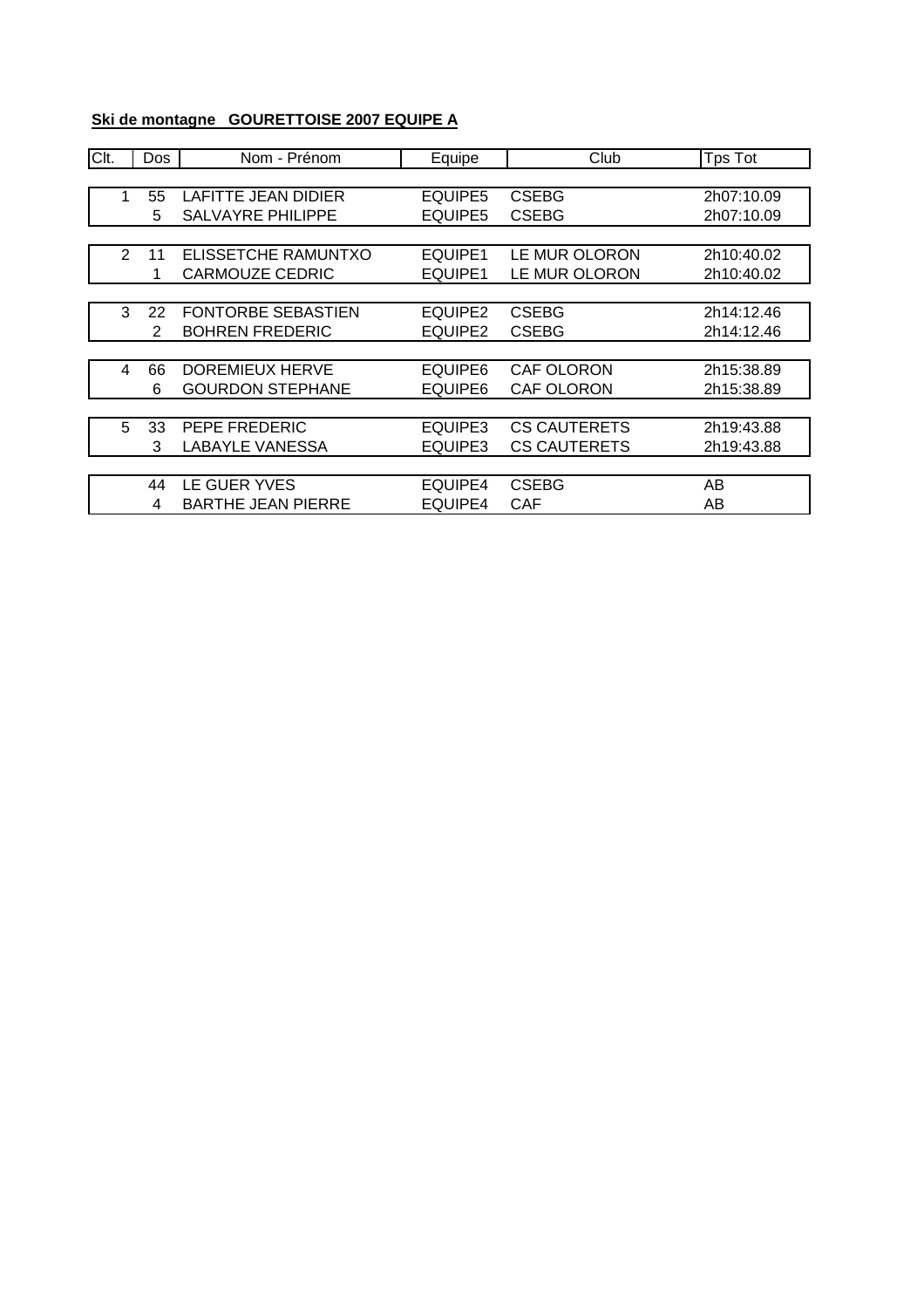## **Ski de montagne GOURETTOISE 2007**

#### **Résultats Officiels IND B**

| Clt.            | Dos | Nom - Prénom                                  | An   | Sexe | Clst/Cat             | Club                     | <b>Tps Tot</b>           |
|-----------------|-----|-----------------------------------------------|------|------|----------------------|--------------------------|--------------------------|
|                 |     |                                               |      |      |                      |                          |                          |
| 1               | 150 | <b>PEYET MATTHIEU</b>                         | 1988 | M    | 1/JUN-M              |                          | 1h10:40.29               |
| $\overline{2}$  | 102 | PERICOU DIDIER                                | 1962 | M    | $1/VET-M$            | <b>PGHM</b>              | 1h13:09.42               |
| 3               | 137 | <b>GRANDVILLAIN JEROME</b>                    | 1974 | M    | 1/SEN-M              | <b>PAU TRIATHLON</b>     | 1h15:15.46               |
| 4               | 155 | <b>RODRIGUES ANTOINE</b>                      | 1990 | M    | 1/CAD-M              | ANT                      | 1h18:42.44               |
| 5               | 105 | <b>LAFONTA JEAN LUC</b>                       | 1978 | M    | $2/$ SEN-M           |                          | 1h20:11.32               |
| 6               | 151 | PRADEL MAXIME                                 | 1988 | M    | $2/JUN-M$            | <b>ANT</b>               | 1h22:01.91               |
| $\overline{7}$  | 122 | <b>VIGNAU GILLES</b>                          | 1974 | M    | 3/SEN-M              |                          | 1h23:00.39               |
| $\overline{8}$  | 156 | <b>LECHARDOY PIERRE</b>                       | 1990 | M    | 2/CAD-M              |                          | 1h24:39.76               |
| $\overline{9}$  | 152 | <b>BONAL ANTHONY</b>                          | 1988 | M    | 3/JUN-M              | <b>LHM</b>               | 1h24:40.39               |
| 10              | 160 | PEYET GUILLAUME                               | 1992 | M    | 1/MIN-M              | <b>ANT</b>               | 1h30:21.33               |
| 11              | 115 | <b>MOREL STANISLAS</b>                        | 1975 | M    | 4/SEN-M              |                          | 1h31:13.17               |
| $\overline{12}$ | 149 | <b>CRAMPOU FREDERIC</b>                       | 1987 | M    | 4/JUN-M              | <b>ANT</b>               | 1h31:36.45               |
| $\overline{13}$ | 165 | <b>CASTILLON REMY</b>                         | 1991 | M    | 3/CAD-M              | LHM                      | 1h32:32.45               |
| 14              | 113 | <b>CABANNE THIERRY</b>                        | 1962 | M    | $2/VET-M$            | <b>CAF CAUTERETS</b>     | 1h33:02.41               |
| 15              | 147 | <b>BATAILLE CLAIRE</b>                        | 1987 | F    | 1/JUN-F              | <b>CLUB HAUT SALAT</b>   | 1h35:55.35               |
| 16              | 129 | <b>WALTER STEPHANE</b>                        | 1971 | M    | 5/SEN-M              | <b>BILLERE TRIATHLON</b> | 1h41:39.98               |
| $\overline{17}$ | 139 | MINVIELLE DIDIER                              | 1970 | M    | 6/SEN-M              | PAU TRIATHLON            | 1h43:12.82               |
| $\overline{18}$ | 104 | <b>LAGARDE LAURENT</b>                        | 1967 | M    | 3/VET-M              | <b>PAU TRIATHLON</b>     | 1h43:35.75               |
| 19              | 153 | <b>BIRAN DAVID</b>                            | 1987 | M    | 5/JUN-M              |                          | 1h45:59.44               |
| $\overline{20}$ | 140 | MOULUQUET JULIEN                              | 1980 | M    | 7/SEN-M              |                          | 1h46:11.34               |
| 21              | 124 | <b>HAURE FREDERIC</b>                         | 1971 | M    | 8/SEN-M              | <b>CAF</b>               | 1h46:16.37               |
| $\overline{22}$ | 130 | <b>SUTRA MARIANNE</b>                         |      | F    | $1/VET-F$            | PAU TRIATHLON            |                          |
| $\overline{23}$ |     |                                               | 1965 | M    |                      |                          | 1h46:30.31<br>1h46:40.97 |
|                 | 101 | DOASSANS OLIVIER<br><b>RODRIGUEZ PHILIPPE</b> | 1961 |      | 4/VET-M              |                          |                          |
| $\overline{24}$ | 161 |                                               | 1993 | M    | $2/MIN-M$            | <b>ANT</b>               | 1h46:45.41               |
| $\overline{25}$ | 143 | <b>LANOT HENRI</b>                            | 1961 | M    | 5/VET-M              | <b>CAF PAU</b>           | 1h48:26.07               |
| 26              | 141 | <b>COLOMBIE OLIVIER</b>                       | 1966 | м    | 6/VET-M              | <b>CAF PAU</b>           | 1h48:49.81               |
| $\overline{27}$ | 128 | YALAOUI NABIL                                 | 1970 | M    | 9/SEN-M              | <b>BILLERE TRIATHLON</b> | 1h48:57.00               |
| 28              | 154 | <b>GRACIA PIERRE</b>                          | 1987 | M    | $\overline{6}/JUN-M$ |                          | 1h52:26.67               |
| 29              | 134 | <b>LAURENT PATRICK</b>                        | 1966 | M    | 7/VET-M              |                          | 1h55:44.11               |
| $\overline{30}$ | 148 | <b>LINIERES CAROLINE</b>                      | 1988 | M    | 7/JUN-M              |                          | 1h55:48.95               |
| $\overline{31}$ | 157 | <b>CARRY DAMIEN</b>                           | 1991 | M    | 4/CAD-M              | <b>ANT</b>               | 1h55:53.93               |
| 32              | 131 | <b>DUPLANTIER YVES</b>                        | 1963 | M    | 8/VET-M              |                          | 1h56:02.67               |
| 33              | 162 | LILLE QUENTIN                                 | 1993 | M    | $3/MIN-M$            |                          | 1h57:10.91               |
| 34              | 116 | <b>GABALDON ALAIN</b>                         | 1961 | M    | 9/VET-M              | <b>MESSIER</b>           | 1h57:50.31               |
| 35              | 119 | <b>DUSSOUY ERIC</b>                           | 1958 | M    | 10/VET-M             |                          | 2h00:30.87               |
| 36              | 121 | <b>REGNACQ DENIS</b>                          | 1982 | M    | $10/SEM$ -M          | <b>CS GOURETTE</b>       | 2h00:50.33               |
| $\overline{37}$ | 167 | <b>GABE MARTINE</b>                           | 1956 | F    | 2/VET-F              | <b>CAF PAU</b>           | 2h02:00.78               |
| $\overline{38}$ | 125 | <b>ERLACHER DIETMAR</b>                       | 1969 | M    | $11/SEN-M$           |                          | 2h02:40.23               |
| 39              | 120 | <b>DOUX JEROME</b>                            | 1972 | M    | 12/SEN-M             | <b>CS GOURETTE</b>       | 2h03:38.09               |
| 40              |     | 158 PENHARD MYRIAM                            | 1991 | F.   | 1/CAD-F              | <b>ANT</b>               | 2h08:12.67               |
| 41              | 108 | <b>ETCHELECOU CLAUDE</b>                      | 1955 | M    | 11/VET-M             | <b>ESI</b>               | 2h15:30.28               |
| 42              | 166 | <b>GABE</b> francois                          | 1950 | M    | $12/VET-M$           | <b>CAF PAU</b>           | 2h17:08.18               |
| 43              | 135 | <b>POSER FREDDY</b>                           | 1962 | M    | 13/VET-M             |                          | 2h18:45.23               |
| 44              | 118 | <b>BEGUERIE PIERRE</b>                        | 1955 | M    | 14/VET-M             | <b>CS GOURETTE</b>       | 2h19:16.62               |
| 45              | 111 | <b>BLASCO MARC</b>                            | 1961 | M    | 15/VET-M             | <b>MARIA BLANCA</b>      | 2h25:09.13               |
| 46              | 127 | <b>SPECHT YVES</b>                            | 1967 | M    | 16/VET-M             |                          | 2h40:24.18               |
| 47              | 117 | <b>DELAAGE FRANCOISE</b>                      | 1955 | F    | 3/VET-F              | <b>CS GOURETTE</b>       | 2h49:46.76               |
| 48              | 106 | DEVISMES BERNARD                              | 1948 | M    | 17/VET-M             | <b>CS GOURETTE</b>       | 2h49:57.21               |
| 49              | 163 | <b>MULLER DESIREE</b>                         | 1990 | F    | 2/CAD-F              |                          | 2h54:09.53               |
| 50              | 114 | <b>MULLER NATHALIE</b>                        | 1963 | F    | 4/VET-F              |                          | 2h59:40.22               |
| 51              | 123 | <b>FILLINGER OLIVIER</b>                      | 1969 | M    | 13/SEN-M             |                          | 3h03:35.38               |
| 52              | 168 | <b>QUINCOCES NAHIA</b>                        | 1983 | F    | 1/SEN-F              | <b>CS GOURETTE</b>       | 3h16:38.52               |
| 53              | 112 | PAYRASTRE FRANCK                              | 1972 | м    | 14/SEN-M             |                          | 3h18:23.29               |